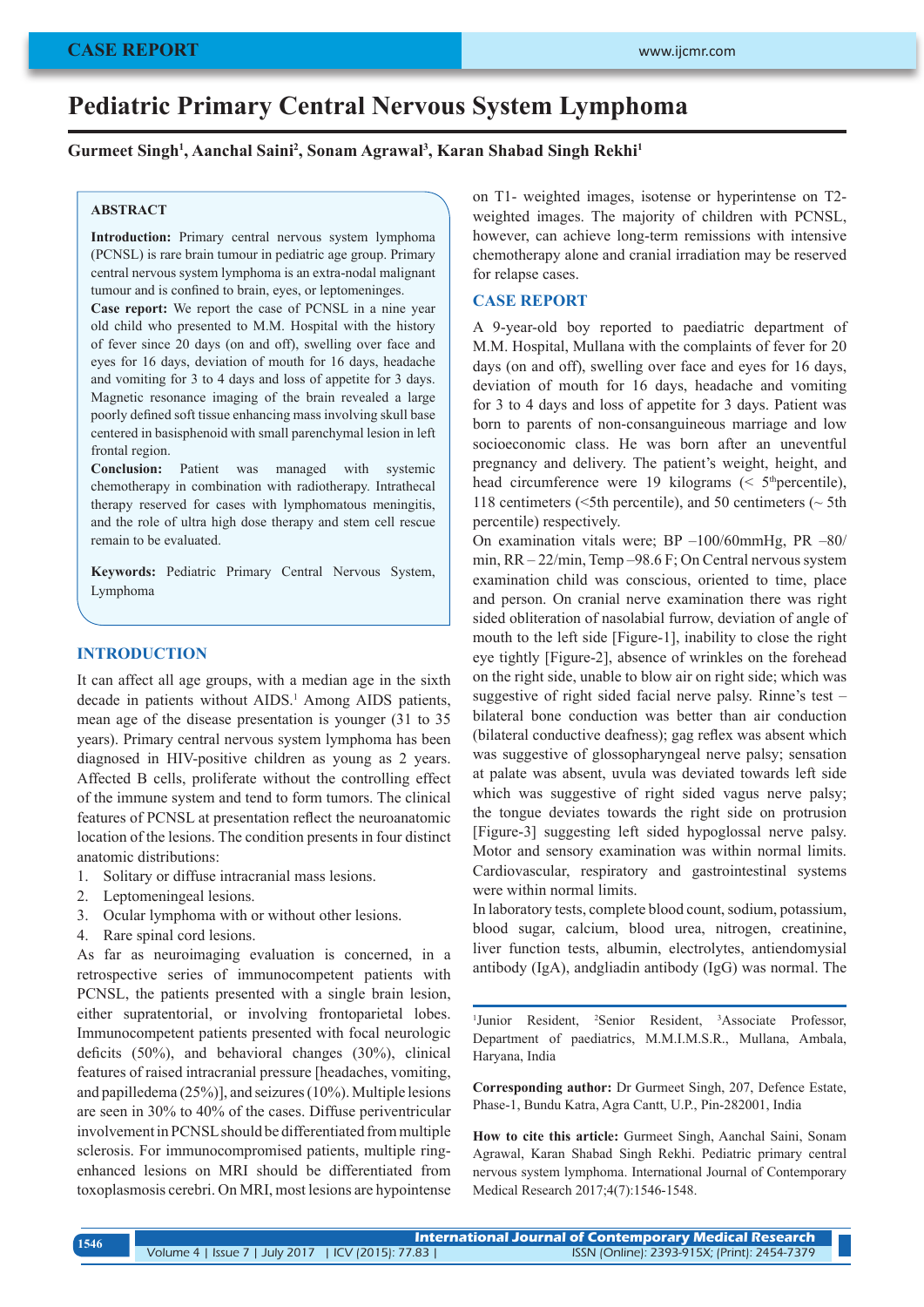

**Figure-1:** Drooping of angle of mouth with visible bilateral exopthalmos; **Figure-2:** Ptosis



**Figure-3:** Deviation of Protruded Tongue

erythrocyte sedimentation rate was raised and C-reactive protein was 1 mg/dl. In flow-cytometry, CD4 was 8% and CD4/CD8 was 0.14. HIV test was negative. Concerning risk of herniation, lumbar puncture was not performed. Brain MRI revealed large poorly defined soft tissue enhancing mass involving skull base centered in basisphenoid with extensions including intradiploic extension and into nasopharynx, small parenchymal lesion in left frontal region with perilesional edema.

## **DISCUSSION**

PRIMARY central nervous system lymphoma is an extra nodal malignant lesion confined to the brain, eyes, and leptomeninges. PCNSL cases represent 5% of primary brain tumors, and its incidence has been increasing in the last three decades. The

incidence is higher in AIDS patients. It can affect all age groups, with a median age in the sixth decade in patients without AIDS.<sup>2</sup> This tumor is rare in childhood. The common presenting clinical features were suggestive of increased intracranial pressure, such as headaches, vomiting, followed by cerebellar symptoms such as ataxia, and dysmetria. Seizures and hemiparesis were common. Other associated features were blurring of vision, diplopia, and proptosis. In pediatric cases metastases to brain and meninges from systemic malignancies are rare. Exceptions to this rule are

pediatric leukemia and lymphoma involving brain. Classic findings of a space occupying lesion, including mass effect and surrounding vasogenic edema are seen on imaging studies of primary brain lymphoma in majority of patients. The patients with PCNSL might have several masses in the brain (supratentorial / infratentorial).

### **Radioimaging Features**

Childhood PCNSL present as solitary mass or multifocal tumour. Most frequent tumor locations are parietal and frontal lobes, cerebellum, pituitary stalk, and hypothalamus.<sup>3</sup>

#### **Cytological Features**

Diagnosis is usually made by stereotactic biopsy, leptomeningeal biopsy, open biopsy, autopsy, or by immunocytochemical, cytogenetic, and polymerase chain reaction analysis of CSF. The DLBCL is the most common subtype. The most common immunophenotype was mature B-cell, followed by T-cell.

### **Prognosis**

In paediatric patients with PCNSL, however, the prognosis has improved over the last 10 years. A review by Kai, et al., of paediatric treated cases found a the mean survival time of 03–70months, with majority of cases treated with cranial radiotherapy alone or combined with chemotherapy. A correlation between histological findings and prognosis can be inferred, with the histiocytic subtype being the most aggressive among published paediatric cases of PCNSL; the overall survival was only 3 to 4 months.<sup>4</sup> Lymphoblastic lymphoma, occuring frequently in children, have a worse prognosis with a relapse rate and leukemic transformation

## **Treatment**

Long-term survival with chemotherapy alone without cranial radiotherapy had been observed.<sup>5</sup> Other possibilities for therapy include surgery, cranial radiotherapy alone, chemotherapy followed by cranial radiotherapy. Cranial radiotherapy prior to chemotherapy significantly increases neurotoxicity, and therefore it is not recommended.

#### **Surgery Alone6**

The utility of surgery in both paediatric and adult patients with PCNSL is limited to biopsy sampling.

#### **Cranial Radiotherapy Alone**

Nelson, et al.,<sup>7</sup> studied that 60% of patients suffered a relapse of the tumor with radiotherapy alone. In children there are concerns about high risk of secondary brain tumors along with risk of neurocognitive dysfunction. Treatment of paediatric PCNSLs with cranial radiotherapy alone is therefore not indicated, except in the palliative setting.

# **Chemotherapy Followed by Cranial Radiotherapy**

Combination high-dose MTX and cranial radiotherapy results in better outcomes.<sup>8</sup> Chemotherapy regimens were MTX and AraC combined with dexamethasone or prednisone. Radiotherapy consisted of either cranial or craniospinal radiotherapy (12 to 50 Gy).

#### **Chemotherapy Alone**

Numerous studies in adults suggests that when drugs that